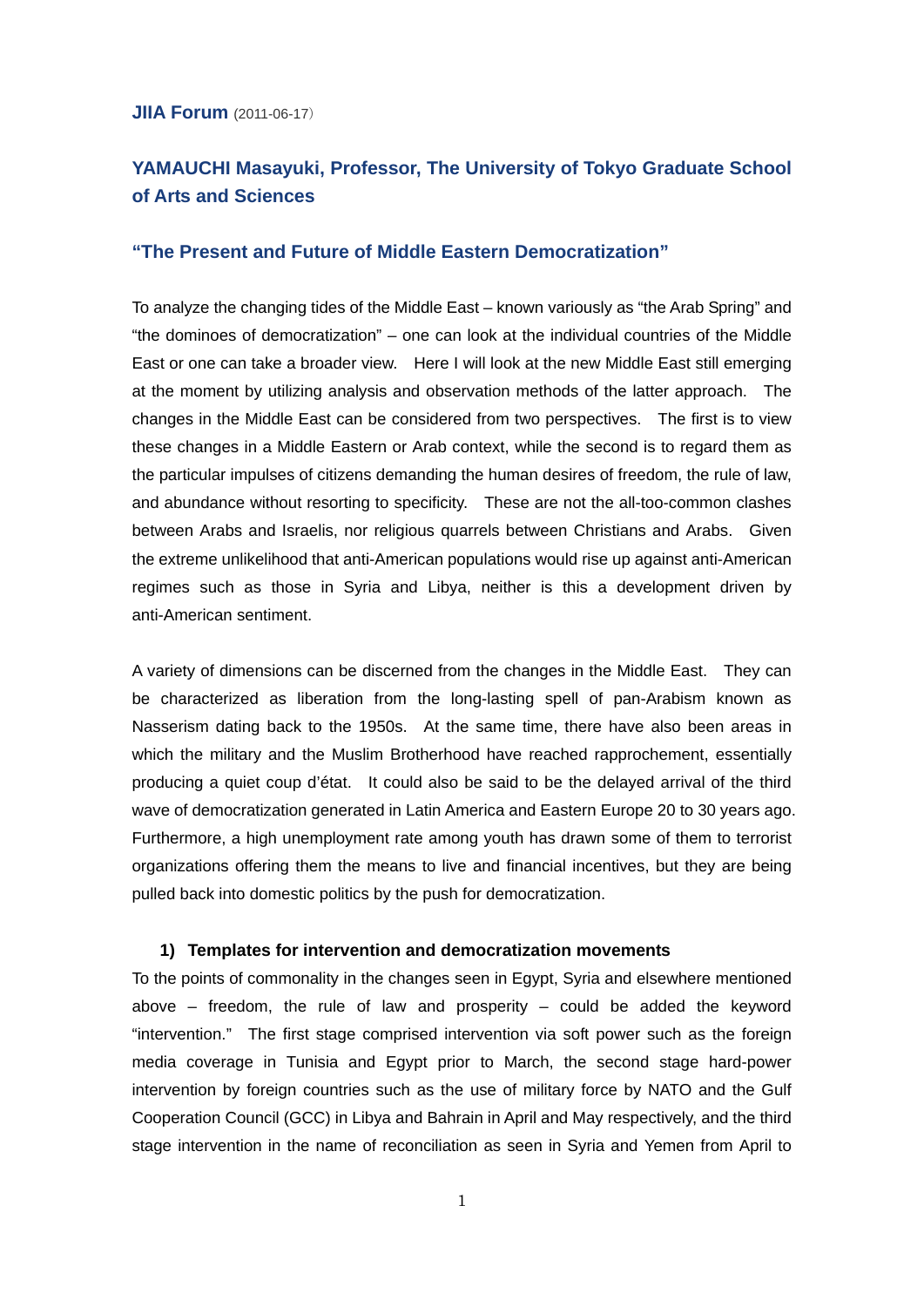June.

The Middle East peace efforts announced by President Obama in May were of three types. The first was the grant of economic aid to Egypt and Tunisia, which were deemed faithful to the "American model" of Middle Eastern democratization. The second was criticism specifically directed at the governments of Iran and Syria for their growing oppression of their own citizens. The third was reproach of the Bahraini government's response to demonstrations. Obama made no comment regarding Saudi Arabia, however, although it would seem in particular need of democratization given its close connection to the US. It is thus difficult to deduce one single reason for US and NATO intervention. They have still not intervened against Israel for its attacks on Gaza nor against Yemen, but they immediately intervened against Libya, and not for humanitarian reasons alone. Conditions in each of these countries differ, making it problematic to analyze these interventions using the methodology of international politics, so perhaps a country-by-country analysis from a comparative politics perspective is required.

# **2) Egypt**

What was the protest movement in Egypt's Tahrir Square? According to one newspaper commentary, a certain human rights organization has described it in terms of three important political phenomena. This first is that isolated and unaided Arab individuals joined together as a group to make themselves heard. The second is that citizens sought to give real substance to the sovereignty they possessed. The third is that expectations rose of "social contract" principles granting political and civil rights to citizens and of the development of an egalitarian society free of disparities. Naturally we must wait and see if these observations hold true. Nevertheless, this is the manner in which a peaceful Arab people overcame a "wall of fear."

#### **3) Syria**

The situation in Syria is unlikely to follow the pattern in Egypt as the military and security forces of the Assad regime, dominated by Alawis that constitute a 12% minority in Syria, have maintained control of the majority Sunni population. Acceptance of democratization usually hastens the collapse of a minority dictatorship, and the "wall of fear" of revenge by the majority confronted the public authorities in this instance. It is in fact Israel that hopes the Assad regime will stay in power in Syria. Holding out the possibility of a conflict with Israel as a shield, Syria has maintained its dictatorship under an "entrenched regime." The Muslim Brotherhood that supports the present democratization movement in Syria was at one time responsible for the massacre of 20,000-30,000 people, and Israel fears the Brotherhood. The Assad regime did at one point attempt to push ahead with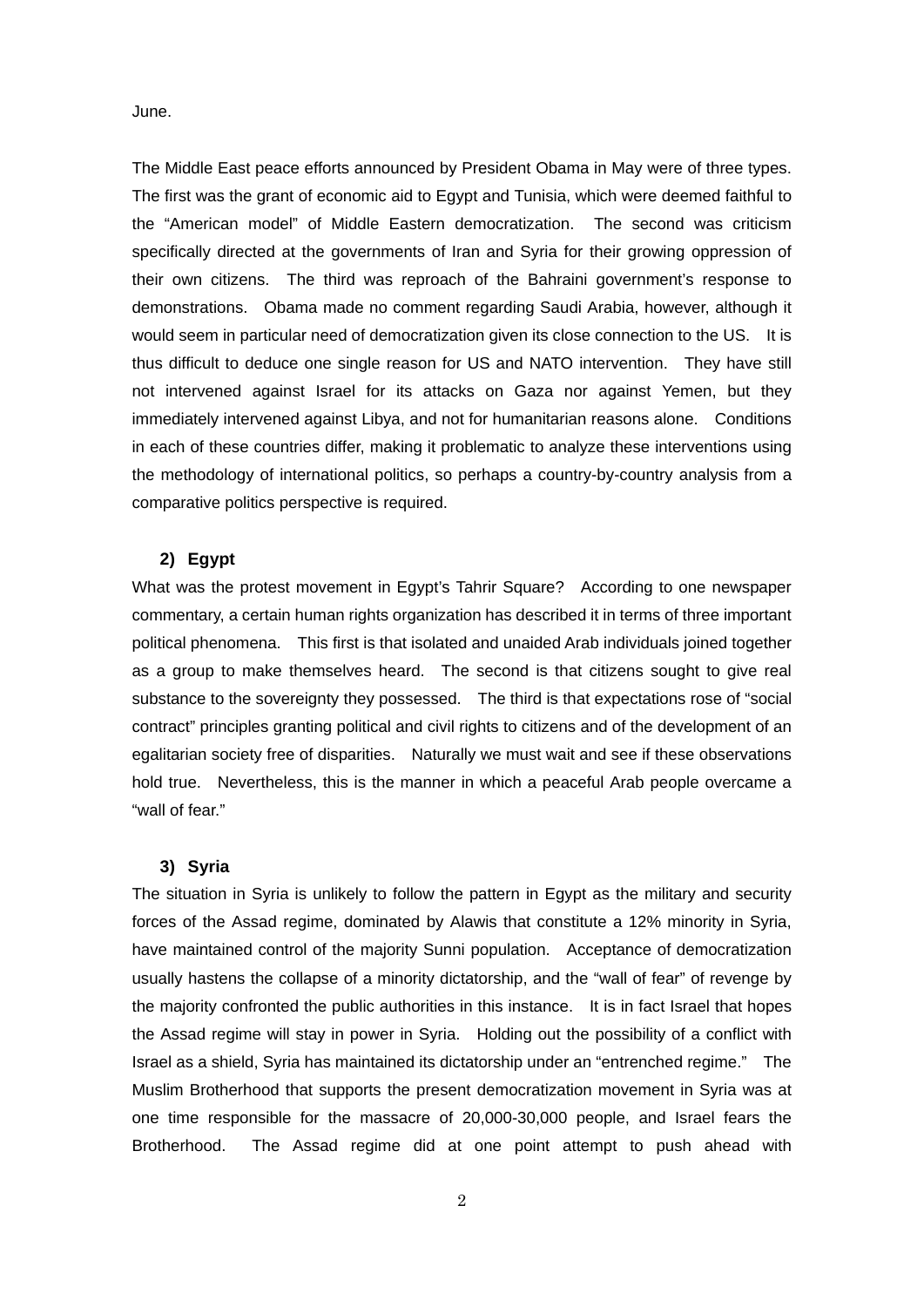democratization in Syria, but this effort was opposed by supporters of the previous regime. Assad also sought to advance economic liberalization but, as in Egypt, the gap between rich and poor only widened.

#### **4) Bahrain**

Bahrain, too, was unfortunately characterized by a sectarian dispute in which the majority Shi'ite population opposed the minority Sunni regime. The regime has problematically encouraged immigration and political naturalization from Sunni countries such as Syria and Pakistan to reduce the relative percentage of Shi'ites within the population as a whole, and preferentially hired Sunnis into the military and the police; indeed, it is even said that the lower house electoral districts have been gerrymandered in a manner advantageous to Sunnis. In the election, however, the Shi'ite Al Wefaq became the dominant party. This would seem to have presented an opportunity for establishing a constitutional monarchy, but Al Wefaq went so far as to demand an end to the monarchy and radical reforms. In response to Al Wefaq's demands, Crown Prince Salman proposed several compromises: (1) recognizing the complete authority held by the members of the lower house of the National Assembly, 2) transitioning to a parliamentary cabinet system, 3) putting an end to gerrymandering, and 4) reconsidering political naturalization. The Crown Prince on the 13<sup>th</sup> cunningly demanded an immediate response from AI Wefaq and, having received none on the  $14<sup>th</sup>$ , ordered the deployment of a GCC joint military force comprising Saudi military units and USE police units and declared a state of emergency.

#### **5) Gulf Cooperation Council (GCC)**

King Abdullah of Saudi Arabia and other members of the GCC have adopted a variety of approaches. First, the GCC criticized the crackdown in Libya and intervened alongside NATO, earning the favor of NATO and the US and boosting the GCC's image as a supporter of the democratization movements. Second, it persuaded the US, whose Fifth Fleet is headquartered in Bahrain, to maintain security. Third, it granted several billion dollars to Bahrain and Oman to be distributed for the welfare of the people. Finally, the Arab press did not focus on the uprising as a Shi'ite-led movement. Calls for overthrowing the monarchy in Bahrain led to the GCC's intervention. Being all Sunni monarchies, the GCC member countries reached a consensus driven by concerns about a domino effect toppling monarchies. The failure to transform Bahrain into a constitutional monarchy was unfortunate in that it was unable to serve as a model for the other GCC Gulf monarchies, demonstrating that freedom and the rule of law will not be traded for regime stability. Finally, I would like to discuss Turkey and Iran, both countries neighboring the area in which the democratization movement has been the most intense.